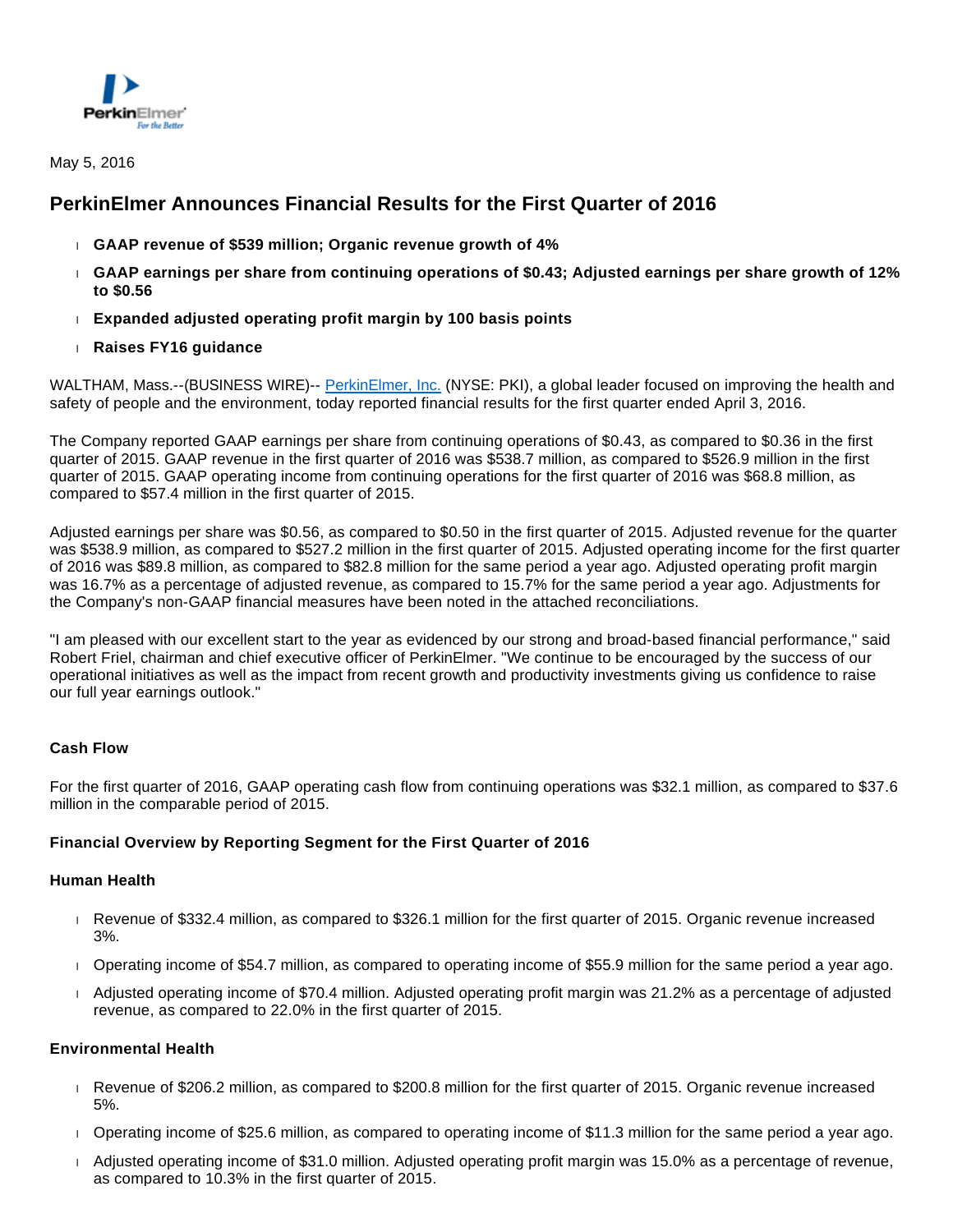#### **Updated Financial Guidance - Full Year 2016**

For the full year 2016, the Company now forecasts GAAP earnings per share from continuing operations in the range of \$2.29 to \$2.39 and on a non-GAAP basis, which is expected to include the adjustments noted in the attached reconciliation, adjusted earnings per share of \$2.75 to \$2.85, which incorporates \$0.06 related to a stronger performance from the first quarter of 2016 and \$0.04 from more favorable foreign exchange rates.

#### **Conference Call Information**

The Company will discuss its first quarter results and its outlook for business trends in a conference call on May 5, 2016 at 5:00 p.m. Eastern Time. To access the call, please dial (541) 797-2422 prior to the scheduled conference call time and provide the access code 85461014.

A live audio webcast of the call will be available on the [Investors](http://cts.businesswire.com/ct/CT?id=smartlink&url=http%3A%2F%2Fwww.perkinelmer.com%2Fcorporate%2Finvestors%2F&esheet=51334674&newsitemid=20160505006590&lan=en-US&anchor=Investors&index=2&md5=4423d99e160fd5fd554787a0d447944a) section of the Company's Web site, [www.perkinelmer.com](http://cts.businesswire.com/ct/CT?id=smartlink&url=http%3A%2F%2Fwww.perkinelmer.com&esheet=51334674&newsitemid=20160505006590&lan=en-US&anchor=www.perkinelmer.com&index=3&md5=ab705e85023154370ce2695d90237301). Please go to the site at least 15 minutes prior to the call in order to register, download, and install any necessary software. An archived version of the webcast will be posted on the Company's Web site for a two week period beginning approximately two hours after the call.

#### **Use of Non-GAAP Financial Measures**

In addition to financial measures prepared in accordance with generally accepted accounting principles (GAAP), this earnings announcement also contains non-GAAP financial measures. The reasons that we use these measures, a reconciliation of these measures to the most directly comparable GAAP measures, and other information relating to these measures are included below following our GAAP financial statements.

#### **Factors Affecting Future Performance**

This press release contains "forward-looking" statements within the meaning of the Private Securities Litigation Reform Act of 1995, including, but not limited to, statements relating to estimates and projections of future earnings per share, cash flow and revenue growth and other financial results, developments relating to our customers and end-markets, and plans concerning business development opportunities and divestitures. Words such as "believes," "intends," "anticipates," "plans," "expects," "projects," "forecasts," "will" and similar expressions, and references to guidance, are intended to identify forwardlooking statements. Such statements are based on management's current assumptions and expectations and no assurances can be given that our assumptions or expectations will prove to be correct. A number of important risk factors could cause actual results to differ materially from the results described, implied or projected in any forward-looking statements. These factors include, without limitation: (1) markets into which we sell our products declining or not growing as anticipated; (2) fluctuations in the global economic and political environments; (3) our failure to introduce new products in a timely manner; (4) our ability to execute acquisitions and license technologies, or to successfully integrate acquired businesses and licensed technologies into our existing business or to make them profitable, or successfully divest businesses; (5) our failure to adequately protect our intellectual property; (6) the loss of any of our licenses or licensed rights; (7) our ability to compete effectively; (8) fluctuation in our quarterly operating results and our ability to adjust our operations to address unexpected changes; (9) significant disruption in third-party package delivery and import/export services or significant increases in prices for those services; (10) disruptions in the supply of raw materials and supplies; (11) the manufacture and sale of products exposing us to product liability claims; (12) our failure to maintain compliance with applicable government regulations; (13) regulatory changes; (14) our failure to comply with healthcare industry regulations; (15) economic, political and other risks associated with foreign operations; (16) our ability to retain key personnel; (17) significant disruption in our information technology systems; (18) our ability to obtain future financing; (19) restrictions in our credit agreements; (20) our ability to realize the full value of our intangible assets; (21) significant fluctuations in our stock price; (22) reduction or elimination of dividends on our common stock; and (23) other factors which we describe under the caption "Risk Factors" in our most recent annual report on Form 10-K and in our other filings with the Securities and Exchange Commission. We disclaim any intention or obligation to update any forward-looking statements as a result of developments occurring after the date of this press release.

#### **About PerkinElmer**

PerkinElmer, Inc. is a global leader focused on improving the health and safety of people and the environment. The Company reported revenue of approximately \$2.3 billion in 2015, has about 8,000 employees serving customers in more than 150 countries, and is a component of the S&P 500 Index. Additional information is available through 1-877-PKI-NYSE, or at [www.perkinelmer.com](http://cts.businesswire.com/ct/CT?id=smartlink&url=http%3A%2F%2Fwww.perkinelmer.com&esheet=51334674&newsitemid=20160505006590&lan=en-US&anchor=www.perkinelmer.com&index=4&md5=222999c37b6bbaab840a4d7cd284a796).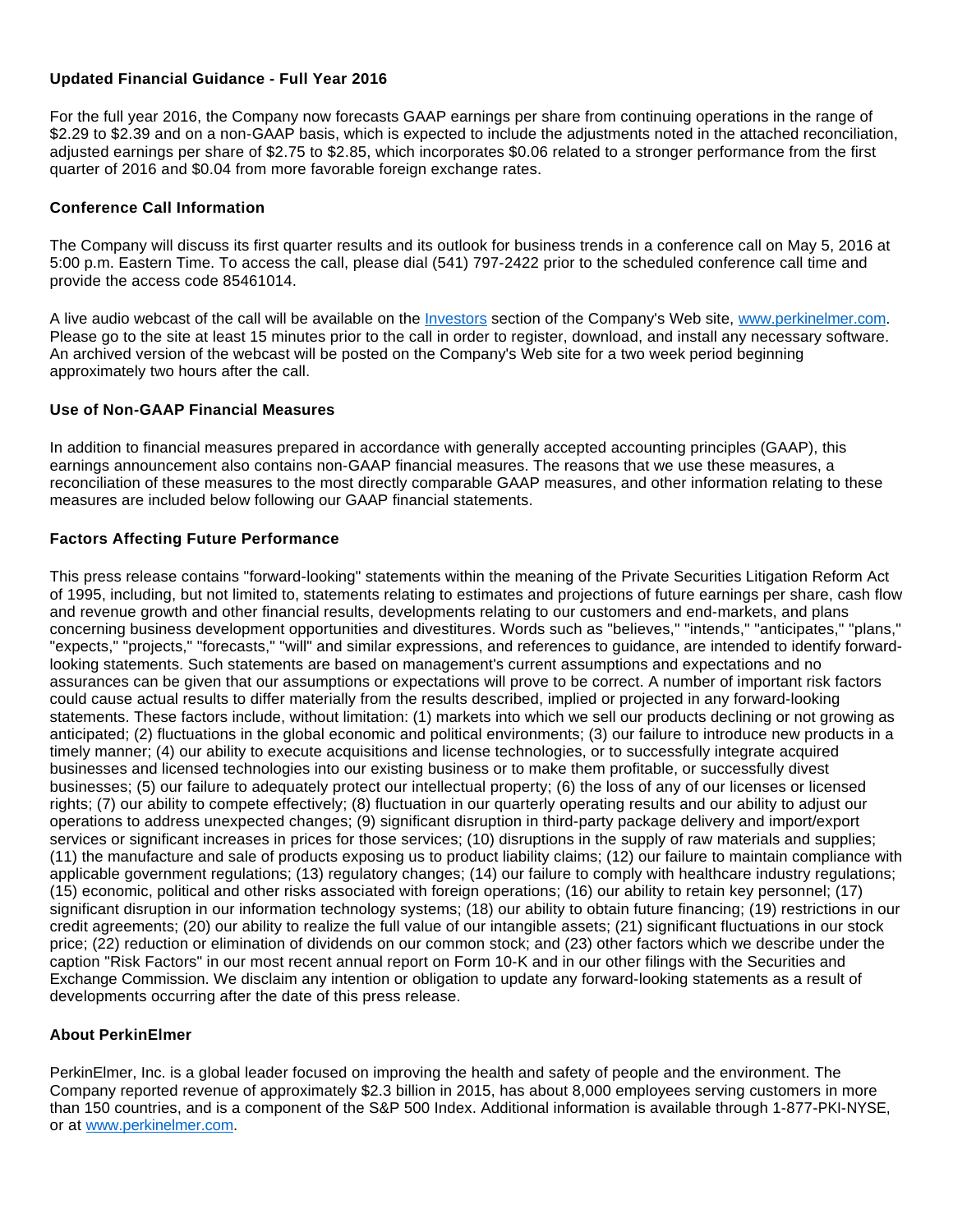# **PerkinElmer, Inc. and Subsidiaries CONSOLIDATED INCOME STATEMENTS**

|                                                                      |    |               |                | <b>Three Months Ended</b> |  |  |  |
|----------------------------------------------------------------------|----|---------------|----------------|---------------------------|--|--|--|
| (In thousands, except per share data)                                |    | April 3, 2016 | March 29, 2015 |                           |  |  |  |
| Revenue                                                              | \$ | 538,684       | \$             | 526,901                   |  |  |  |
| Cost of revenue                                                      |    | 288,587       |                | 291,527                   |  |  |  |
| Selling, general and administrative expenses                         |    | 147,545       |                | 145,873                   |  |  |  |
| Research and development expenses                                    |    | 33,785        |                | 32,120                    |  |  |  |
| Operating income from continuing operations                          |    | 68,767        |                | 57,381                    |  |  |  |
| Interest income                                                      |    | (110)         |                | (209)                     |  |  |  |
| Interest expense                                                     |    | 9,841         |                | 9,388                     |  |  |  |
| Other expense, net                                                   |    | 1,355         |                | 242                       |  |  |  |
| Income from continuing operations, before income taxes               |    | 57,681        |                | 47,960                    |  |  |  |
| Provision for income taxes                                           |    | 10,176        |                | 7,649                     |  |  |  |
| Income from continuing operations                                    |    | 47,505        |                | 40,311                    |  |  |  |
| Loss from discontinued operations, before income taxes               |    | (3)           |                | (37)                      |  |  |  |
| Loss on disposition of discontinued operations, before income taxes  |    |               |                | (13)                      |  |  |  |
| Provision for (benefit from) income taxes on discontinued operations |    | 36            |                | (73)                      |  |  |  |
| (Loss) gain from discontinued operations                             |    | (39)          |                | 23                        |  |  |  |
| <b>Net income</b>                                                    | \$ | 47,466        | \$             | 40,334                    |  |  |  |
|                                                                      |    |               |                |                           |  |  |  |
| <b>Diluted earnings per share:</b>                                   |    |               |                |                           |  |  |  |
| Income from continuing operations                                    | \$ | 0.43          | \$             | 0.36                      |  |  |  |
| (Loss) gain from discontinued operations                             |    | (0.00)        |                | 0.00                      |  |  |  |
| Net income                                                           | \$ | 0.43          | \$             | 0.36                      |  |  |  |
| Weighted average diluted shares of common stock outstanding          |    | 111,195       |                | 113,439                   |  |  |  |

# ABOVE PREPARED IN ACCORDANCE WITH GAAP

| Additional Supplemental Information (1).<br>(per share, continuing operations) |     |      |   |      |
|--------------------------------------------------------------------------------|-----|------|---|------|
| GAAP EPS from continuing operations                                            | \$. | 0.43 | S | 0.36 |
| Amortization of intangible assets, net of income taxes                         |     | 0.11 |   | 0.11 |
| Purchase accounting adjustments, net of income taxes                           |     | 0.01 |   | 0.03 |
| <b>Adjusted EPS</b>                                                            |     | 0.56 |   | 0.50 |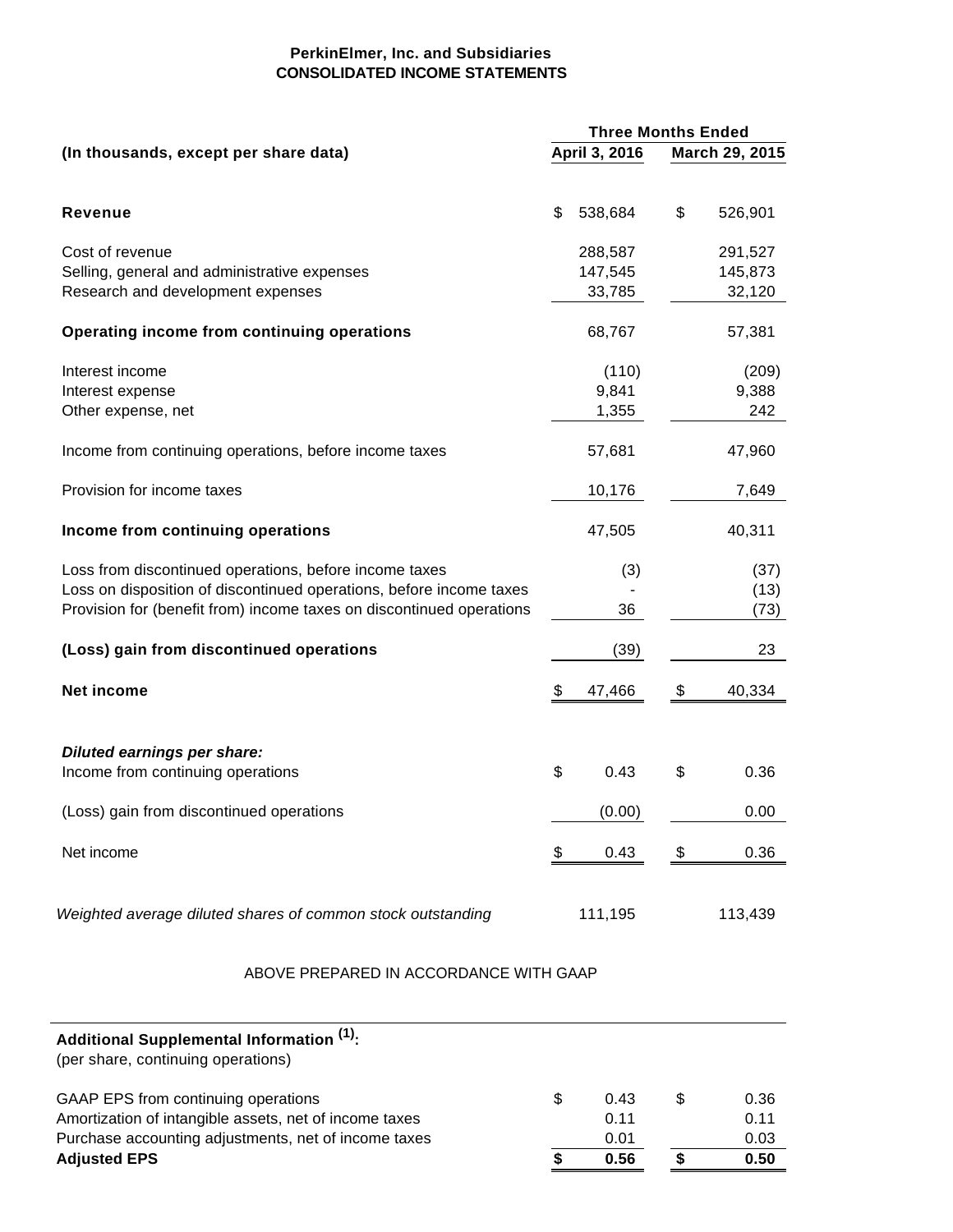## **PerkinElmer, Inc. and Subsidiaries REVENUE AND OPERATING INCOME (LOSS)**

|                                    | <b>Three Months Ended</b>                           |    |               |    |                |
|------------------------------------|-----------------------------------------------------|----|---------------|----|----------------|
| (In thousands, except percentages) |                                                     |    | April 3, 2016 |    | March 29, 2015 |
| <b>Human Health</b>                | Reported revenue                                    | \$ | 332,442       | \$ | 326,053        |
|                                    | Purchase accounting adjustments                     |    | 175           |    | 269            |
|                                    | Adjusted revenue                                    |    | 332,617       |    | 326,322        |
|                                    | Reported operating income from continued operations |    | 54,727        |    | 55,882         |
|                                    | OP%                                                 |    | 16.5%         |    | 17.1%          |
|                                    | Amortization of intangible assets                   |    | 13,771        |    | 15,473         |
|                                    | Purchase accounting adjustments                     |    | 1,525         |    | 300            |
|                                    | Acquisition-related costs                           |    | 343           |    | 72             |
|                                    | Adjusted operating income                           |    | 70,366        |    | 71,727         |
|                                    | Adjusted OP%                                        |    | 21.2%         |    | 22.0%          |
| <b>Environmental Health</b>        | Reported revenue                                    |    | 206,242       |    | 200,848        |
|                                    | Reported operating income from continued operations |    | 25,597        |    | 11,346         |
|                                    | OP%                                                 |    | 12.4%         |    | 5.6%           |
|                                    | Amortization of intangible assets                   |    | 5,267         |    | 4,365          |
|                                    | Purchase accounting adjustments                     |    | 134           |    | 4,850          |
|                                    | Acquisition-related costs                           |    | 23            |    | 123            |
|                                    | Adjusted operating income                           |    | 31,021        |    | 20,684         |
|                                    | Adjusted OP%                                        |    | 15.0%         |    | 10.3%          |
| Corporate                          | Reported operating loss                             |    | (11, 557)     |    | (9, 847)       |
|                                    | Mark to market on postretirement benefits           |    | (3)           |    | 234            |
|                                    | Adjusted operating loss                             |    | (11, 560)     |    | (9,613)        |
|                                    |                                                     |    |               |    |                |
| <b>Continuing Operations</b>       | Reported revenue                                    | \$ | 538,684       | \$ | 526,901        |
|                                    | Purchase accounting adjustments                     |    | 175           |    | 269            |
|                                    | Adjusted revenue                                    |    | 538,859       |    | 527,170        |
|                                    | Reported operating income from continued operations |    | 68,767        |    | 57,381         |
|                                    | OP%                                                 |    | 12.8%         |    | 10.9%          |
|                                    | Amortization of intangible assets                   |    | 19,038        |    | 19,838         |
|                                    | Purchase accounting adjustments                     |    | 1,659         |    | 5,150          |
|                                    | Acquisition-related costs                           |    | 366           |    | 195            |
|                                    | Mark to market on postretirement benefits           |    | (3)           |    | 234            |
|                                    | Adjusted operating income                           | \$ | 89,827        | \$ | 82,798         |
|                                    | Adjusted OP%                                        |    | 16.7%         |    | 15.7%          |

REPORTED REVENUE AND REPORTED OPERATING INCOME (LOSS) PREPARED IN ACCORDANCE WITH GAAP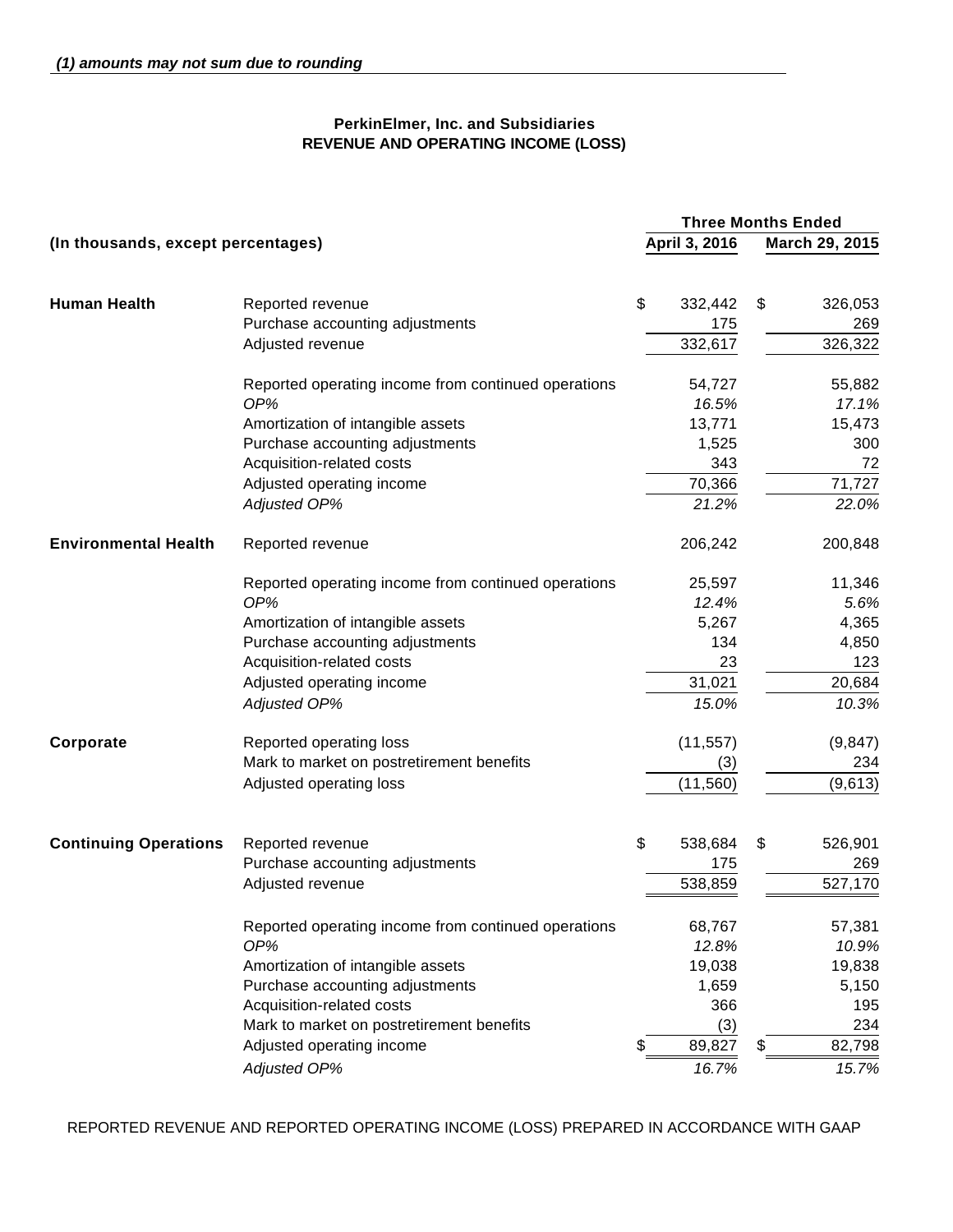# **PerkinElmer, Inc. and Subsidiaries CONSOLIDATED BALANCE SHEETS**

| April 3, 2016<br>(In thousands)                                   |               |    | <b>January 3, 2016</b> |  |  |
|-------------------------------------------------------------------|---------------|----|------------------------|--|--|
| Current assets:                                                   |               |    |                        |  |  |
| Cash and cash equivalents                                         | \$<br>210,731 | \$ | 237,932                |  |  |
| Accounts receivable, net                                          | 436,755       |    | 439,015                |  |  |
| Inventories                                                       | 314,060       |    | 288,028                |  |  |
| Other current assets                                              | 88,274        |    | 68,186                 |  |  |
| <b>Total current assets</b>                                       | 1,049,820     |    | 1,033,161              |  |  |
| Property, plant and equipment:                                    |               |    |                        |  |  |
| At cost                                                           | 507,774       |    | 494,956                |  |  |
| Accumulated depreciation                                          | (339, 649)    |    | (327, 927)             |  |  |
| Property, plant and equipment, net                                | 168,125       |    | 167,029                |  |  |
| Marketable securities and investments                             | 1,379         |    | 1,586                  |  |  |
| Intangible assets, net                                            | 481,598       |    | 490,811                |  |  |
| Goodwill                                                          | 2,296,146     |    | 2,276,149              |  |  |
| Other assets, net                                                 | 213,653       |    | 197,559                |  |  |
| <b>Total assets</b>                                               | \$4,210,721   | \$ | 4,166,295              |  |  |
| <b>Current liabilities:</b>                                       |               |    |                        |  |  |
| Current portion of long-term debt                                 | \$<br>1,135   | \$ | 1,123                  |  |  |
| Accounts payable                                                  | 159,480       |    | 152,726                |  |  |
| Short-term accrued restructuring and contract termination charges | 10,933        |    | 17,090                 |  |  |
| Accrued expenses and other current liabilities                    | 380,899       |    | 388,446                |  |  |
| Current liabilities of discontinued operations                    | 2,100         |    | 2,100                  |  |  |
| <b>Total current liabilities</b>                                  | 554,547       |    | 561,485                |  |  |
| Long-term debt                                                    | 1,119,830     |    | 1,011,762              |  |  |
| Long-term liabilities                                             | 486,864       |    | 482,607                |  |  |
| <b>Total liabilities</b>                                          | 2,161,241     |    | 2,055,854              |  |  |
| <b>Total stockholders' equity</b>                                 | 2,049,480     |    | 2,110,441              |  |  |
| Total liabilities and stockholders' equity                        | \$4,210,721   | \$ | 4,166,295              |  |  |

# PREPARED IN ACCORDANCE WITH GAAP

#### **PerkinElmer, Inc. and Subsidiaries CONSOLIDATED STATEMENTS OF CASH FLOWS**

|                                                                  |   | <b>Three Months Ended</b> |   |                   |
|------------------------------------------------------------------|---|---------------------------|---|-------------------|
|                                                                  |   | April 3,<br>2016          |   | March 29,<br>2015 |
| (In thousands)                                                   |   |                           |   |                   |
| <b>Operating activities:</b>                                     |   |                           |   |                   |
| Net income                                                       | S | 47.466                    | S | 40,334            |
| Loss from (gain on) discontinued operations, net of income taxes |   | 39                        |   | (23)              |
| Income from continuing operations                                |   | 47,505                    |   | 40,311            |
| Adjustments to reconcile income from continuing operations       |   |                           |   |                   |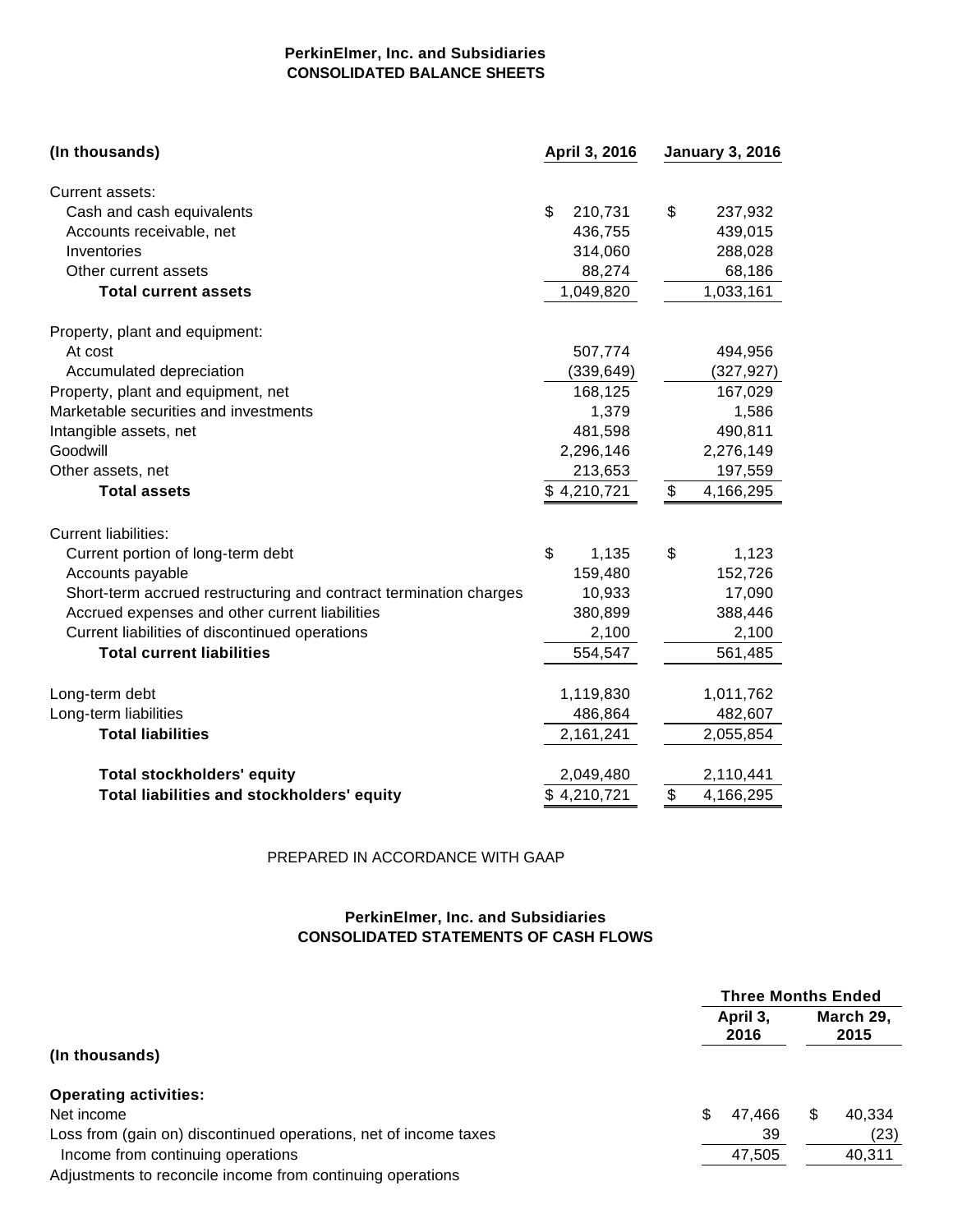| to net cash provided by continuing operations:                                              |            |               |
|---------------------------------------------------------------------------------------------|------------|---------------|
| Stock-based compensation                                                                    | 3,953      | 3,987         |
| Amortization of deferred debt financing costs and accretion of discounts                    | 356        | 312           |
| Depreciation and amortization                                                               | 26,957     | 28,334        |
| Amortization of acquired inventory revaluation                                              | 131        | 4,850         |
| Changes in assets and liabilities which provided (used) cash, excluding                     |            |               |
| effects from companies purchased and divested:                                              |            |               |
| Accounts receivable, net                                                                    | 12,444     | 37,582        |
| Inventories                                                                                 | (15, 779)  | (22, 498)     |
| Accounts payable                                                                            | 4,217      | (12, 335)     |
| Accrued expenses and other                                                                  | (47, 705)  | (42, 895)     |
| Net cash provided by operating activities of continuing operations                          | 32,079     | 37,648        |
| Net cash (used in) provided by operating activities of discontinued operations              | (39)       | 15            |
| Net cash provided by operating activities                                                   | 32,040     | 37,663        |
|                                                                                             |            |               |
| <b>Investing activities:</b>                                                                |            |               |
| Capital expenditures                                                                        | (7,808)    | (4, 479)      |
| Changes in restricted cash balances                                                         |            | 59            |
| Proceeds from disposition of a business                                                     | 1,000      |               |
| Activity related to acquisitions and investments, net of cash and cash equivalents acquired | (10, 484)  | (4, 619)      |
| Net cash used in investing activities                                                       | (17, 292)  | (9,039)       |
| <b>Financing Activities:</b>                                                                |            |               |
| Payments on revolving credit facility                                                       | (75,000)   | (98,000)      |
| Proceeds from revolving credit facility                                                     | 183,000    | 61,000        |
| Settlement of cash flow hedges                                                              | 2,630      | 15,563        |
| Net payments on other credit facilities                                                     | (275)      | (263)         |
| Payments for acquisition-related contingent consideration                                   | (93)       |               |
| Proceeds from issuance of common stock under stock plans                                    | 1,238      | 8,840         |
| Repurchases of common stock                                                                 | (151, 352) | (3,954)       |
| Dividends paid                                                                              | (7, 843)   | (7, 876)      |
| Net cash used in financing activities                                                       | (47, 695)  | (24, 690)     |
| Effect of exchange rate changes on cash and cash equivalents                                | 5,746      | (9,831)       |
| Net decrease in cash and cash equivalents                                                   | (27, 201)  | (5,897)       |
| Cash and cash equivalents at beginning of period                                            | 237,932    | 174,821       |
| Cash and cash equivalents at end of period                                                  | \$210,731  | \$<br>168,924 |

# PREPARED IN ACCORDANCE WITH GAAP

# **PerkinElmer, Inc. and Subsidiaries RECONCILIATION OF GAAP TO NON-GAAP FINANCIAL MEASURES (1)**

| (In millions, except per share data and percentages) | <b>PKI</b>                |   |                |  |
|------------------------------------------------------|---------------------------|---|----------------|--|
|                                                      | <b>Three Months Ended</b> |   |                |  |
|                                                      | <b>April 3, 2016</b>      |   | March 29, 2015 |  |
| <b>Adjusted revenue:</b>                             |                           |   |                |  |
| Revenue                                              | \$<br>538.7               | S | 526.9          |  |
| Purchase accounting adjustments                      | 0.2                       |   | 0.3            |  |
| Adjusted revenue                                     | 538.9                     |   | 527.2          |  |

# **Adjusted gross margin:**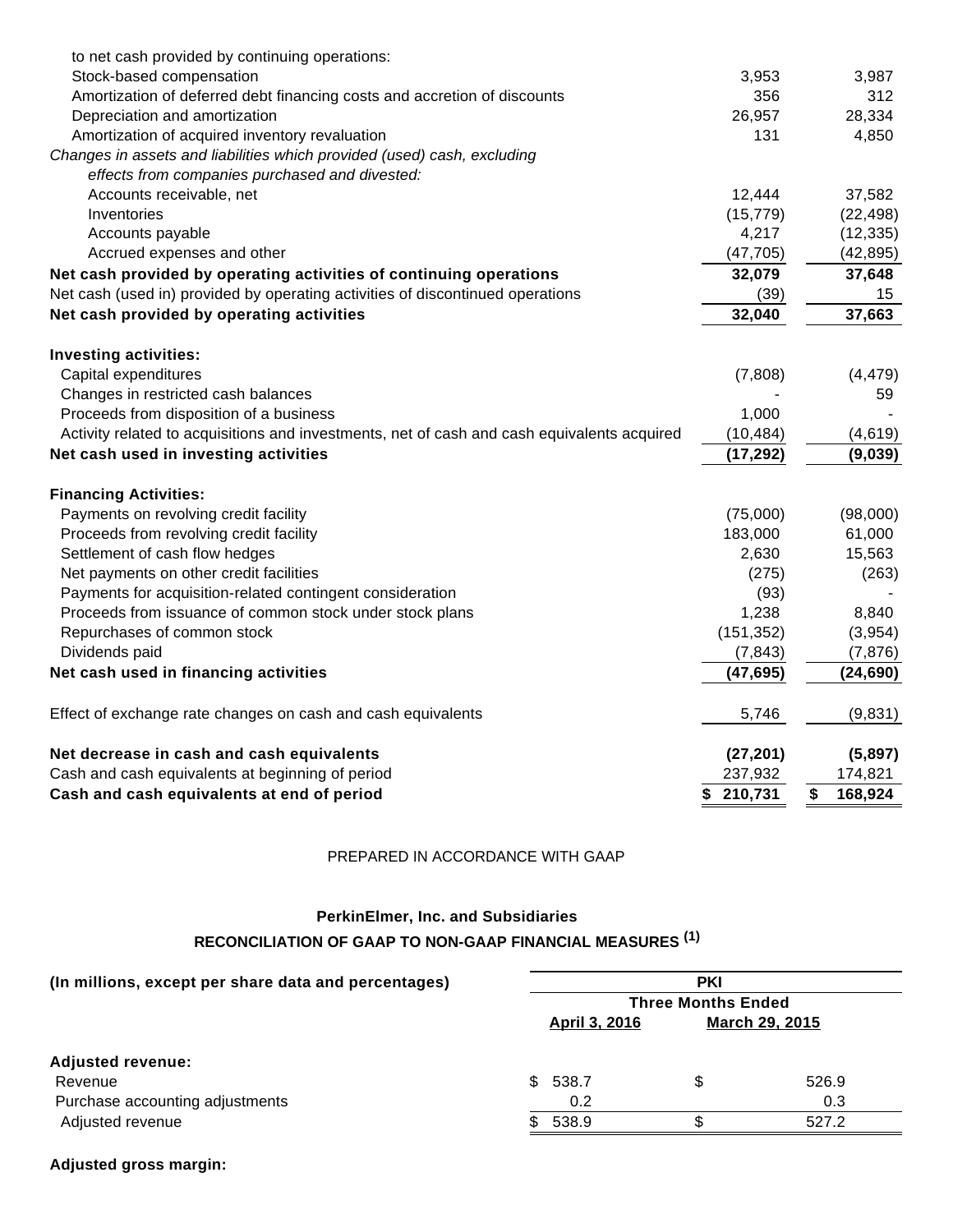| Gross margin                              | \$<br>250.1 | 46.4%   | \$<br>235.4 | 44.7%   |
|-------------------------------------------|-------------|---------|-------------|---------|
| Amortization of intangible assets         | 8.5         | 1.6%    | 10.7        | 2.0%    |
| Purchase accounting adjustments           | 0.3         | 0.1%    | 5.1         | 1.0%    |
| Mark to market on postretirement benefits | (0.0)       | 0.0%    | 0.2         | 0.0%    |
| Adjusted gross margin                     | 258.9       | 48.0%   | \$<br>251.5 | 47.7%   |
| <b>Adjusted SG&amp;A:</b>                 |             |         |             |         |
| SG&A                                      | \$<br>147.5 | 27.4%   | \$<br>145.9 | 27.7%   |
| Amortization of intangible assets         | (10.4)      | $-1.9%$ | (9.0)       | $-1.7%$ |
| Purchase accounting adjustments           | (1.3)       | $-0.2%$ | (0.0)       | 0.0%    |
| Acquisition-related costs                 | (0.4)       | $-0.1%$ | (0.2)       | 0.0%    |
| Adjusted SG&A                             | \$<br>135.5 | 25.1%   | \$<br>136.7 | 25.9%   |
| <b>Adjusted R&amp;D:</b>                  |             |         |             |         |
| R&D                                       | \$<br>33.8  | 6.3%    | \$<br>32.1  | 6.1%    |
| Amortization of intangible assets         | (0.2)       | 0.0%    | (0.1)       | 0.0%    |
| Adjusted R&D                              | \$<br>33.6  | 6.2%    | \$<br>32.0  | 6.1%    |
| <b>Adjusted operating income:</b>         |             |         |             |         |
| Operating income                          | \$<br>68.8  | 12.8%   | \$<br>57.4  | 10.9%   |
| Amortization of intangible assets         | 19.0        | 3.5%    | 19.8        | 3.8%    |
| Purchase accounting adjustments           | 1.7         | 0.3%    | 5.2         | 1.0%    |
| Acquisition-related costs                 | 0.4         | 0.1%    | 0.2         | 0.0%    |
| Mark to market on postretirement benefits | (0.0)       | 0.0%    | 0.2         | 0.0%    |
| Adjusted operating income                 | \$<br>89.8  | 16.7%   | \$<br>82.8  | 15.7%   |

|                                                                |                           | <b>PKI</b>            |      |  |
|----------------------------------------------------------------|---------------------------|-----------------------|------|--|
|                                                                | <b>Three Months Ended</b> |                       |      |  |
|                                                                | <b>April 3, 2016</b>      | <b>March 29, 2015</b> |      |  |
| <b>Adjusted EPS:</b>                                           |                           |                       |      |  |
| <b>GAAP EPS</b>                                                | \$<br>0.43                | \$                    | 0.36 |  |
| Discontinued operations, net of income taxes                   | (0.00)                    |                       | 0.00 |  |
| GAAP EPS from continuing operations                            | 0.43                      |                       | 0.36 |  |
| Amortization of intangible assets, net of income taxes         | 0.11                      |                       | 0.11 |  |
| Purchase accounting adjustments, net of income taxes           | 0.01                      |                       | 0.03 |  |
| Acquisition-related costs, net of income taxes                 | 0.00                      |                       | 0.00 |  |
| Mark to market on postretirement benefits, net of income taxes | (0.00)                    |                       | 0.00 |  |
| <b>Adjusted EPS</b>                                            | 0.56                      | \$                    | 0.50 |  |
|                                                                |                           | PKI                   |      |  |

|                                                          | <u>April 3, 2016</u> | March 29, 2015 |        |
|----------------------------------------------------------|----------------------|----------------|--------|
| Tax expense related non-GAAP adjustment on adjusted EPS: |                      |                |        |
| Amortization of intangible assets                        | (0.06)               |                | (0.06) |
| Purchase accounting adjustments                          | (0.00)               |                | (0.01) |
| Acquisition-related costs                                | (0.00)               |                |        |
| Mark to market on postretirement benefits                |                      |                | (0.00) |
| Tax expense related non-GAAP adjustment on adjusted EPS  | \$ (0.06)            |                | (0.08) |
|                                                          |                      |                |        |

**Three Months Ended**

|                                     | <b>PKI</b> |                      |
|-------------------------------------|------------|----------------------|
|                                     |            | <b>Twelve Months</b> |
|                                     |            | <b>Ended</b>         |
|                                     |            | January 1, 2017      |
| <b>Adjusted EPS:</b>                |            | <b>Projected</b>     |
| GAAP EPS from continuing operations | -SS        | $2.29 - $2.39$       |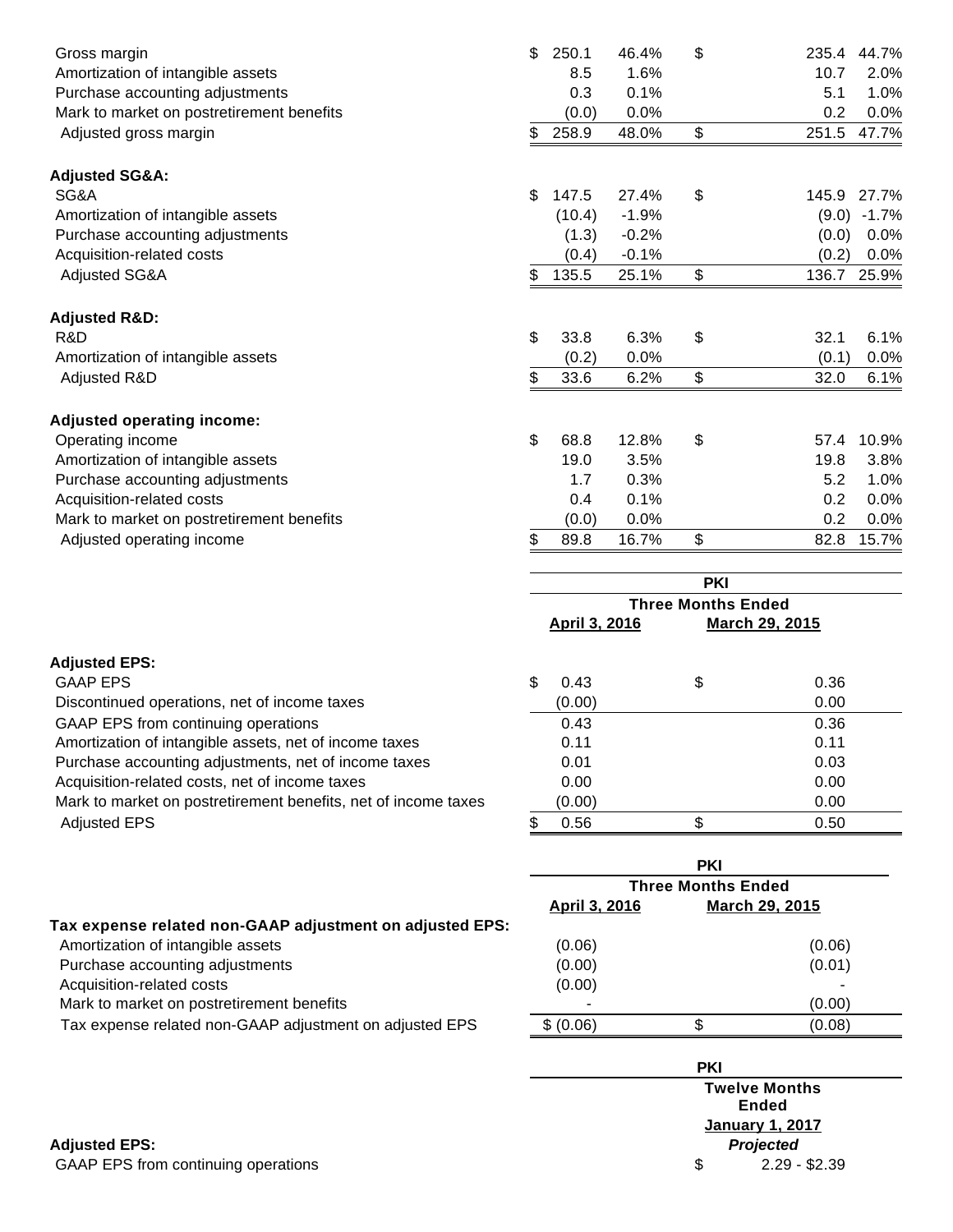Amortization of intangible assets, net of income taxes Purchase accounting adjustments, net of income taxes Acquisition-related costs, net of income taxes Mark to market on postretirement benefits, net of income ta Adjusted EPS

| axes | Ъ | 0.00<br>$2.75 - $2.85$ |  |
|------|---|------------------------|--|
|      |   | 0.00                   |  |
|      |   | 0.02                   |  |
|      |   | 0.44                   |  |
|      |   |                        |  |

|                                   | <b>Human Health</b>       |               |       |    |                       |          |
|-----------------------------------|---------------------------|---------------|-------|----|-----------------------|----------|
|                                   | <b>Three Months Ended</b> |               |       |    |                       |          |
|                                   |                           | April 3, 2016 |       |    | <b>March 29, 2015</b> |          |
| <b>Adjusted revenue:</b>          |                           |               |       |    |                       |          |
| Revenue                           | \$                        | 332.4         |       | \$ | 326.1                 |          |
| Purchase accounting adjustments   |                           | 0.2           |       |    | 0.3                   |          |
| Adjusted revenue                  |                           | \$332.6       |       | \$ | 326.3                 |          |
| <b>Adjusted operating income:</b> |                           |               |       |    |                       |          |
| Operating income                  | \$                        | 54.7          | 16.5% | \$ | 55.9                  | $17.1\%$ |
| Amortization of intangible assets |                           | 13.8          | 4.1%  |    | 15.5                  | 4.7%     |
| Purchase accounting adjustments   |                           | 1.5           | 0.5%  |    | 0.3                   | 0.1%     |
| Acquisition-related costs         |                           | 0.3           | 0.1%  |    | 0.1                   | $0.0\%$  |
| Adjusted operating income         | \$                        | 70.4          | 21.2% | \$ | 71.7                  | 22.0%    |

|                                   | <b>Environmental Health</b> |                      |       |    |                       |         |
|-----------------------------------|-----------------------------|----------------------|-------|----|-----------------------|---------|
|                                   | <b>Three Months Ended</b>   |                      |       |    |                       |         |
|                                   |                             | <b>April 3, 2016</b> |       |    | <b>March 29, 2015</b> |         |
| Revenue:                          |                             |                      |       |    |                       |         |
| Revenue                           | \$                          | 206.2                |       | \$ | 200.8                 |         |
| <b>Adjusted operating income:</b> |                             |                      |       |    |                       |         |
| Operating income                  | \$                          | 25.6                 | 12.4% | \$ | 11.3                  | $5.6\%$ |
| Amortization of intangible assets |                             | 5.3                  | 2.6%  |    | 4.4                   | 2.2%    |
| Purchase accounting adjustments   |                             | 0.1                  | 0.1%  |    | 4.9                   | 2.4%    |
| Acquisition-related costs         |                             | 0.0                  | 0.0%  |    | 0.1                   | 0.1%    |
| Adjusted operating income         | \$.                         | 31.0                 | 15.0% | \$ | 20.7                  | 10.3%   |

#### **(1) amounts may not sum due to rounding**

## **PerkinElmer, Inc. and Subsidiaries RECONCILIATION OF GAAP TO NON-GAAP FINANCIAL MEASURES**

|                                                                                               | <b>PKI</b><br><b>Three Months Ended</b> |  |
|-----------------------------------------------------------------------------------------------|-----------------------------------------|--|
|                                                                                               |                                         |  |
|                                                                                               | <b>April 3, 2016</b>                    |  |
| Organic revenue growth:                                                                       |                                         |  |
| Reported revenue growth                                                                       | 2%                                      |  |
| Less: effect of foreign exchange rates                                                        | $-2%$                                   |  |
| Less: effect of acquisitions including purchase accounting adjustments and impact of divested |                                         |  |
| businesses                                                                                    | $0\%$                                   |  |
| Organic revenue growth                                                                        | 4%                                      |  |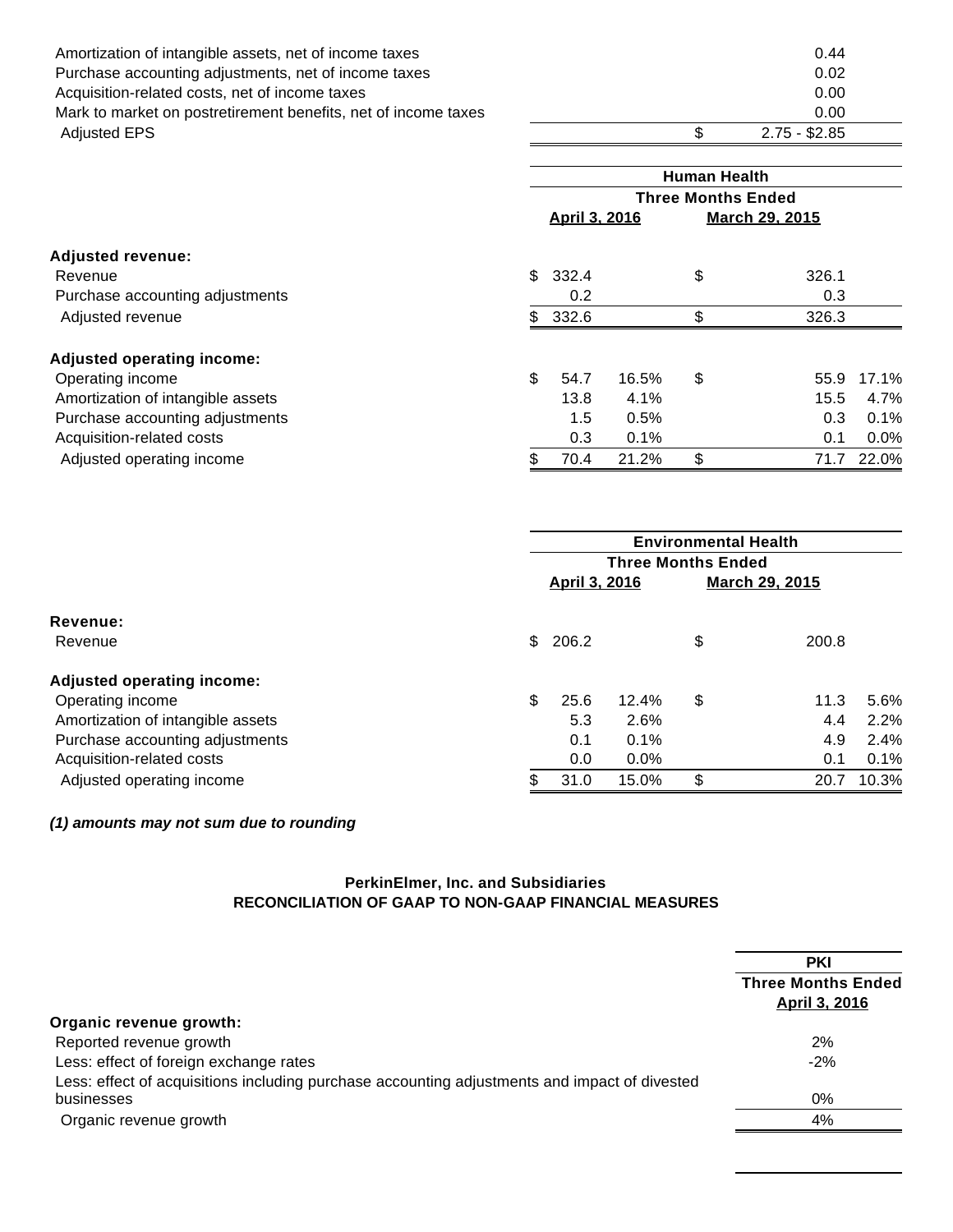|                                                                                               | <b>Human Health</b>         |
|-----------------------------------------------------------------------------------------------|-----------------------------|
|                                                                                               | <b>Three Months Ended</b>   |
|                                                                                               | <b>April 3, 2016</b>        |
| Organic revenue growth:                                                                       |                             |
| Reported revenue growth                                                                       | 2%                          |
| Less: effect of foreign exchange rates                                                        | $-1%$                       |
| Less: effect of acquisitions including purchase accounting adjustments and impact of divested |                             |
| businesses                                                                                    | $0\%$                       |
| Organic revenue growth                                                                        | 3%                          |
|                                                                                               |                             |
|                                                                                               | <b>Environmental Health</b> |
|                                                                                               | <b>Three Months Ended</b>   |
|                                                                                               | April 3, 2016               |

# **Organic revenue growth:**

Reported revenue growth 3% Less: effect of foreign exchange rates -3% Less: effect of acquisitions including purchase accounting adjustments and impact of divested businesses 1% Organic revenue growth 5%

#### **(1) amounts may not sum due to rounding**

#### **Explanation of Non-GAAP Financial Measures**

We report our financial results in accordance with U.S. generally accepted accounting principles ("GAAP"). However, management believes that, in order to properly understand our short-term and long-term financial and operational trends, investors may wish to consider the impact of certain non-cash or non-recurring items, which result from facts and circumstances that vary in frequency and impact on continuing operations. Accordingly, we present non-GAAP financial measures as a supplement to the financial measures we present in accordance with GAAP. These non-GAAP financial measures provide management with additional means to understand and evaluate the operating results and trends in our ongoing business by adjusting for certain non-cash expenses and other items that management believes might otherwise make comparisons of our ongoing business with prior periods more difficult, obscure trends in ongoing operations, or reduce management's ability to make useful forecasts. Management believes these non-GAAP financial measures provide additional means of evaluating period-over-period operating performance. In addition, management understands that some investors and financial analysts find this information helpful in analyzing our financial and operational performance and comparing this performance to our peers and competitors.

We use the term "adjusted revenue" to refer to GAAP revenue, including purchase accounting adjustments for revenue from contracts acquired in acquisitions that will not be fully recognized due to accounting rules. We use the related term "adjusted revenue growth" to refer to the measure of comparing current period adjusted revenue with the corresponding period of the prior year.

We use the term "organic revenue" to refer to GAAP revenue, excluding the effect of foreign currency translation and acquisitions, and including purchase accounting adjustments for revenue from contracts acquired in acquisitions that will not be fully recognized due to accounting rules. We also exclude the impact of sales from divested businesses by deducting the effects of divested business revenue from the current and prior periods. We use the related term "organic revenue growth" to refer to the measure of comparing current period organic revenue with the corresponding period of the prior year.

We use the term "adjusted gross margin" to refer to GAAP gross margin, excluding amortization of intangible assets, inventory fair value adjustments related to business acquisitions, and including purchase accounting adjustments for revenue from contracts acquired in acquisitions that will not be fully recognized due to business combination accounting rules. We also exclude adjustments for mark-to-market accounting on post-retirement benefits, therefore only our projected costs have been used to calculate our non-GAAP measure. We use the related term "adjusted gross margin percentage" to refer to adjusted gross margin as a percentage of adjusted revenue.

We use the term "adjusted SG&A expense" to refer to GAAP SG&A expense, excluding amortization of intangible assets, purchase accounting adjustments, acquisition-related expenses, significant litigation matters and significant environmental charges. We also exclude adjustments for mark-to-market accounting on post-retirement benefits, therefore only our projected costs have been used to calculate our non-GAAP measure. We use the related term "adjusted SG&A percentage" to refer to adjusted SG&A expense as a percentage of adjusted revenue.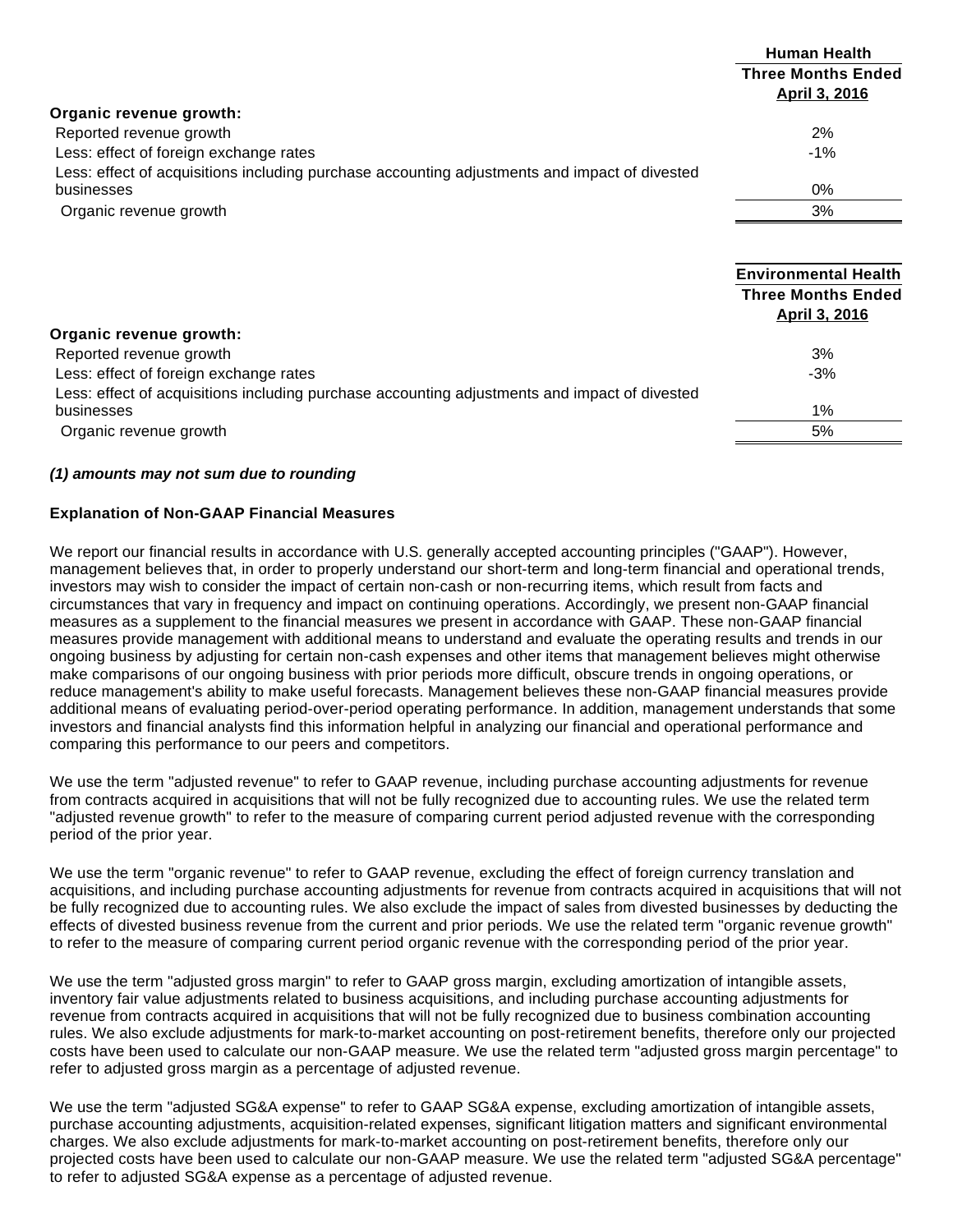We use the term "adjusted R&D expense" to refer to GAAP R&D expense, excluding amortization of intangible assets. We use the related term "adjusted R&D percentage" to refer to adjusted R&D expense as a percentage of adjusted revenue.

We use the term "adjusted operating income," to refer to GAAP operating income, including revenue from contracts acquired in acquisitions that will not be fully recognized due to accounting rules, and excluding amortization of intangible assets, other purchase accounting adjustments, acquisition-related costs, significant litigation matters, significant environmental charges, and restructuring and contract termination charges. We also exclude adjustments for mark-tomarket accounting on post-retirement benefits, therefore only our projected costs have been used to calculate our non-GAAP measure. We use the related terms "adjusted operating profit percentage," "adjusted operating profit margin," or "adjusted operating margin" to refer to adjusted operating income as a percentage of adjusted revenue.

We use the term "adjusted earnings per share," or "adjusted EPS," to refer to GAAP earnings per share, including revenue from contracts acquired in acquisitions that will not be fully recognized due to accounting rules, and excluding discontinued operations, amortization of intangible assets, other purchase accounting adjustments, acquisition-related costs, significant litigation matters, significant environmental charges, and restructuring and contract termination charges. We also exclude adjustments for mark-to-market accounting on post-retirement benefits, therefore only our projected costs have been used to calculate our non-GAAP measure. We also adjust for any tax impact related to the above items.

Management includes or excludes the effect of each of the items identified below in the applicable non-GAAP financial measure referenced above for the reasons set forth below with respect to that item:

- Amortization of intangible assets— purchased intangible assets are amortized over their estimated useful lives and generally cannot be changed or influenced by management after the acquisition. Accordingly, this item is not considered by management in making operating decisions. Management does not believe such charges accurately reflect the performance of our ongoing operations for the period in which such charges are incurred.
- Revenue from contracts acquired in acquisitions that will not be fully recognized due to accounting rules—accounting rules require us to account for the fair values of revenue from contracts assumed in connection with our acquisitions. As a result, our GAAP results reflect the fair value of those revenues, which is not the same as the revenue that otherwise would have been recorded by the acquired entity. We include such revenue in our non-GAAP measures because we believe the fair value of such revenue does not accurately reflect the performance of our ongoing operations for the period in which such revenue is recorded.
- Other purchase accounting adjustments—accounting rules require us to adjust various balance sheet accounts, including inventory and deferred rent balances to fair value at the time of the acquisition. As a result, the expenses for these items in our GAAP results are not the same as what would have been recorded by the acquired entity. Accounting rules also require us to estimate the fair value of contingent consideration at the time of the acquisition, and any subsequent changes to the estimate or payment of the contingent consideration and purchase accounting adjustments are charged to expense or income. We exclude the impact of any changes to contingent consideration from our non-GAAP measures because we believe these expenses or benefits do not accurately reflect the performance of our ongoing operations for the period in which such expenses or benefits are recorded.
- Acquisition-related expenses—we incur legal, due diligence, and other costs related to acquisitions. We exclude these expenses from our non-GAAP measures because we believe they do not reflect the performance of our ongoing operations.
- Restructuring and contract termination charges—restructuring and contract termination expenses consist of employee severance and other exit costs as well as the cost of terminating certain lease agreements or contracts. Management does not believe such costs accurately reflect the performance of our ongoing operations for the period in which such costs are reported.
- Adjustments for mark-to-market accounting on post-retirement benefits—we exclude adjustments for mark-to-market accounting on post-retirement benefits, therefore only our projected costs have been used to calculate our non-GAAP measures. We exclude these adjustments because they do not represent what we believe our investors consider to be costs of producing our products, investments in technology and production, and costs to support our internal operating structure.
- Significant litigation matters—we incurred expenses related to significant litigation matters. Management does not believe such charges accurately reflect the performance of our ongoing operations for the periods in which such charges were incurred.
- Significant environmental charges—we incurred expenses related to significant environmental charges. Management does not believe such charges accurately reflect the performance of our ongoing operations for the periods in which such charges were incurred.